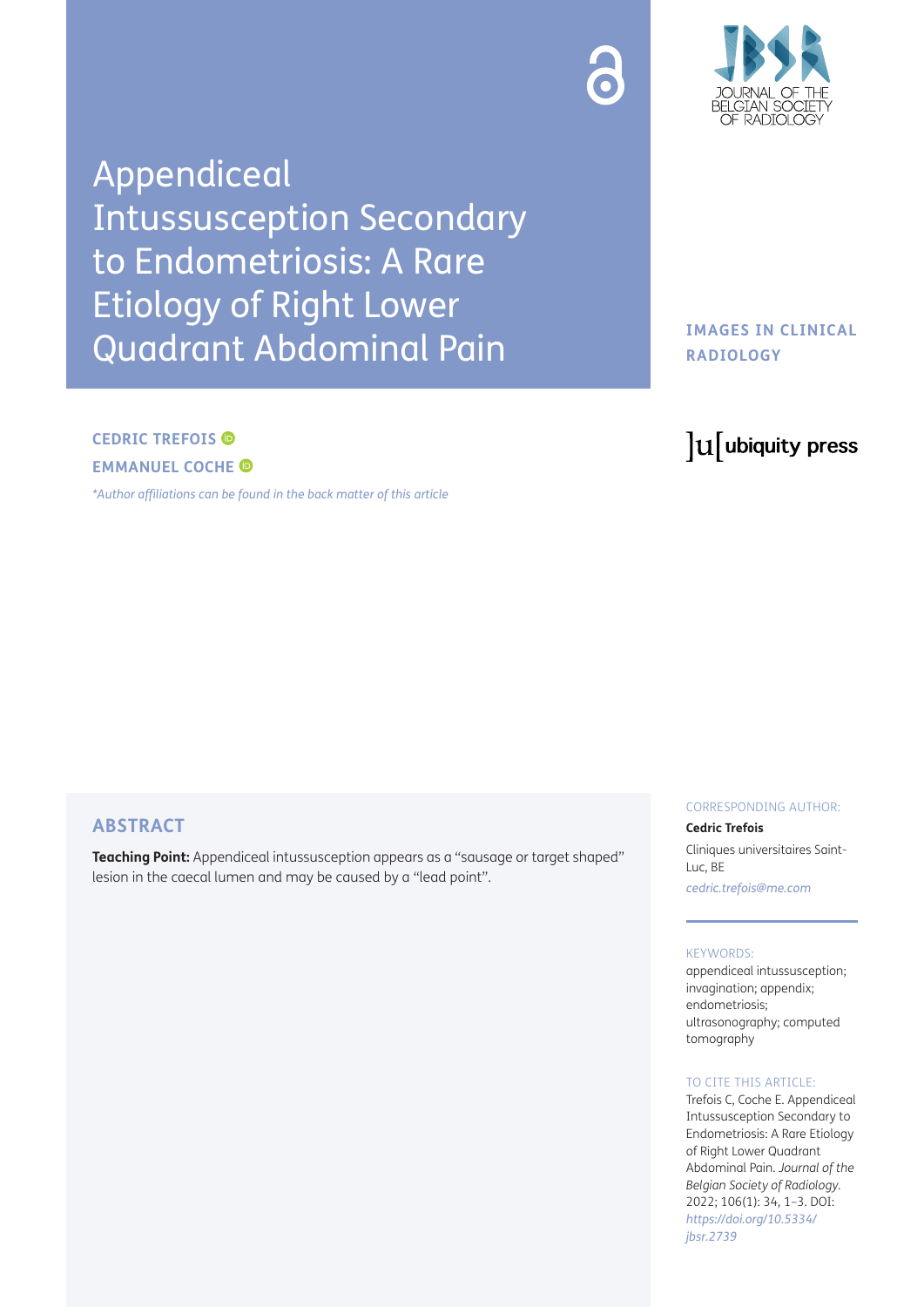### **CASE HISTORY**

A 30-year-old woman was admitted to the emergency department for a 24-hour history of abdominal pain. She denied fever and did not report any other symptoms. Clinical examination revealed abdominal tenderness in the right lower quadrant. Laboratory tests demonstrated a CRP at the upper limit of the normal range (5mg/L). The patient was known to have endometriosis with a previous history of ovarian endometrioma. An abdominal ultrasound revealed a tubular lesion with concentric layers in the caecal lumen (**[Figure 1](#page-1-0)**, arrowhead). A contrast-enhanced computed tomography (CT) of the abdomen was then carried out, revealing a lesion in the caecal lumen demonstrating mucosal enhancement continuous with the caecal mucosa. The lesion appeared axially as a target (**[Figure 2](#page-1-1)**, arrow) and sagittally as a sausage (**[Figure 3](#page-1-2)**, curved arrow), compatible with an appendiceal intussusception without evidence for an associated appendicitis. A complementary colonoscopy was performed, confirming this diagnosis. Given the favorable clinical course, conservative treatment was instituted followed by a partial caecectomy one month later. Pathology confirmed an invaginated appendix demonstrating endometriosis implants at its base.

# **COMMENT**

Appendiceal intussusception is a rare condition, accounting for around 0.01% of appendectomies. The pathology affects predominantly adults, in particular women who in 70% of cases present a favorable underlying pathology, notably endometriosis, appendiceal mucocele, adenoma, adenocarcinoma, and Crohn's disease. Pediatric patients, on the other hand, more frequently present with an underlying local inflammatory pathology. The condition is more often than not asymptomatic but can present as relatively



<span id="page-1-0"></span>



**Figure 2.**

<span id="page-1-1"></span>

#### <span id="page-1-2"></span>**Figure 3.**

isolated pain in the right lower quadrant. The pathology is often diagnosed incidentally during colonoscopy; however, radiologic imaging diagnosis is obtained more frequently with CT given the low sensitivity of ultrasound in digestive imaging. In the latter case, the invaginated appendix appears as a target or sausage shape within the caecal lumen demonstrating continuous mucosal **Figure 1.** enhancement with the caecal mucosa. Treatment